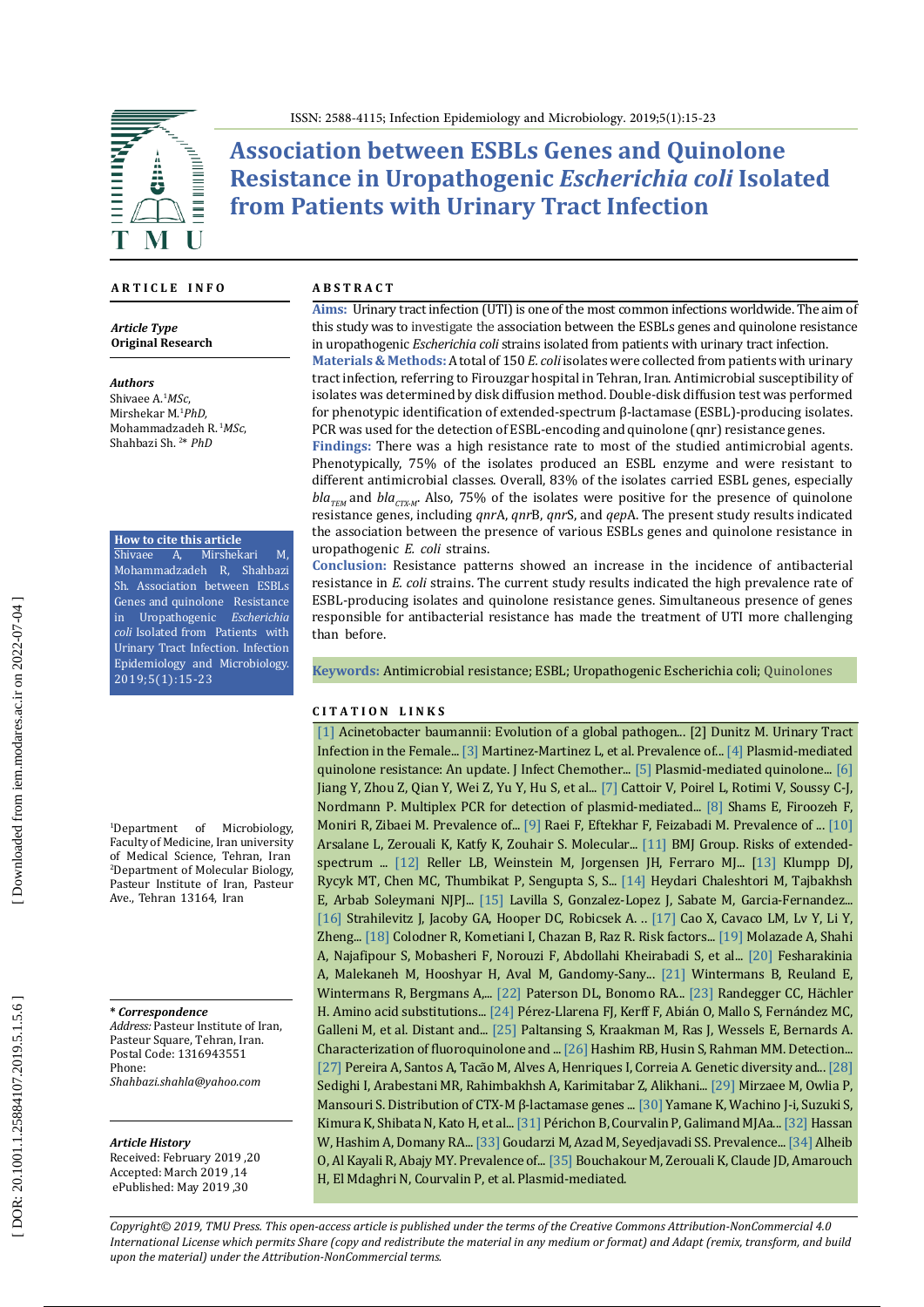## **Introduction**

Urinary tract infection (UTI) is considered as one of the most common infections worldwide. *Escherichia coli* accounts for more than 80% of UTIs and is therefore considered as the most common cause of this infection  $[1]$ . Routine antibacterial treatment of UTI could reduce the mortality rate of these infections [2]. The overuse and misuse of antibiotics are considered as a contributing factor to the increase in the prevalence of uropathogenic strains such as multidrug resistant extended-spectrum β-lactamase (ESBL)-producing UPEC strains, limiting the antibacterial treatment of UTI. In recent years, fluoroquinolones have been commonly used as a suitable medication for the treatment of UTIs, but their widespread use has led to antibacterial resistance in bac teria. Quinolone resistance in family *Entero bacteriaceae* is mostly due to the mutations in topoisomerase-encoding chromosomal genes <sup>[3]</sup>. However, recent studies have suggested the mediation of plasmid genes in quinolone resistance [4]. Plasmid-mediated quinolone resistance (PMQR) was initially detected in *Klebsiella pneumoniae* isolates in the United States [5]. Two groups of PMQR genes were detected, including *qep*A and *qnr*; each group harbored subgroup genes. *qnr* proteins (*qnr*A, *qnr*B, *qnr*S, *qnr*D, and *qnr*C) belong to the pentapeptide repeat protein (PRP) family with the ability to inhibit the effect of quinolones on DNA gyrase and DNA topoisomerase IV enzymes  $[5]$ . Three types of *qnr* genes have been detected in family *Enterobacteriaceae* , including *qnr*S, *qnr*B, and *qnr*A [5]. *qep*A is also a proton-dependent transmitter gene with the ability to increase the MIC of hydrophilic fluoroquinolones (ci profloxacin and norfloxacin) for up to 32 or 64 times <sup>[6]</sup>. Studies have shown a strong positive correlation between the presence of *qnr* genes and ESBL-producing isolates [7]. In fact, PMQR genes are prevalently found in

ESBL-producing isolates worldwide [8]. It has been also reported that *qnr* plasmids har bor a variety of beta-lactamase genes. Since many antibacterial resistance genes are car ried by plasmids, ESBL-producing isolates show simultaneous resistance to various an tibiotics <sup>[9]</sup>. The emergence of fluoroquinolone resistance has hampered the effective treatment of UTIs, subsequently leading to the increased duration of hospitalization and mortality rate of patients with UTIs. Rapid identification of ESBL-producing iso lates is of great concern for infection control and antibiotics proper choice [10]. Hence, the identification of beta-lactamase enzymes are necessary for the prevention from the increase in antibacterial resistance rate and for the proper use of antibiotics  $[11]$ .

**Objective:** This study aimed to investigate the prevalence of beta-lactamase-encod ing (*TEM*, *SHV*, *CTX-M*) and quinolone re sistance-encoding (*qep*A, *qnr*S, *qnr*B, *qnr*A) genes in beta-lactamase-producing UPEC strains isolated from patients with UTIs.

## **Materials and Methods**

**Collection and identification of isolates:**  In this cross-sectional study, 150 urine samples were collected from patients with asymptomatic UTI, referring to Firouzgar hospital, Tehran, Iran from February 2018 to May 2018. Mid-stream urine samples were collected from patients who did not take any antibiotics 30 days prior to sampling. Urine samples were analyzed in lab, and patients were diagnosed with UTI after the detection of *E. coli* strains. Biochemical tests were performed for the isolates to confirm the identity of UPEC isolates.

**Determination of antibiotic resistance:**  Susceptibility testing was performed for ceftazidime (30 µg), cefotaxime (30 µg), cefixime (5 µg), ciprofloxacin (5 µg), ceftriaxone (30  $\mu$ g), norfloxacin (10  $\mu$ g), and nalidixic acid (30 µg) (Mast Co., UK) using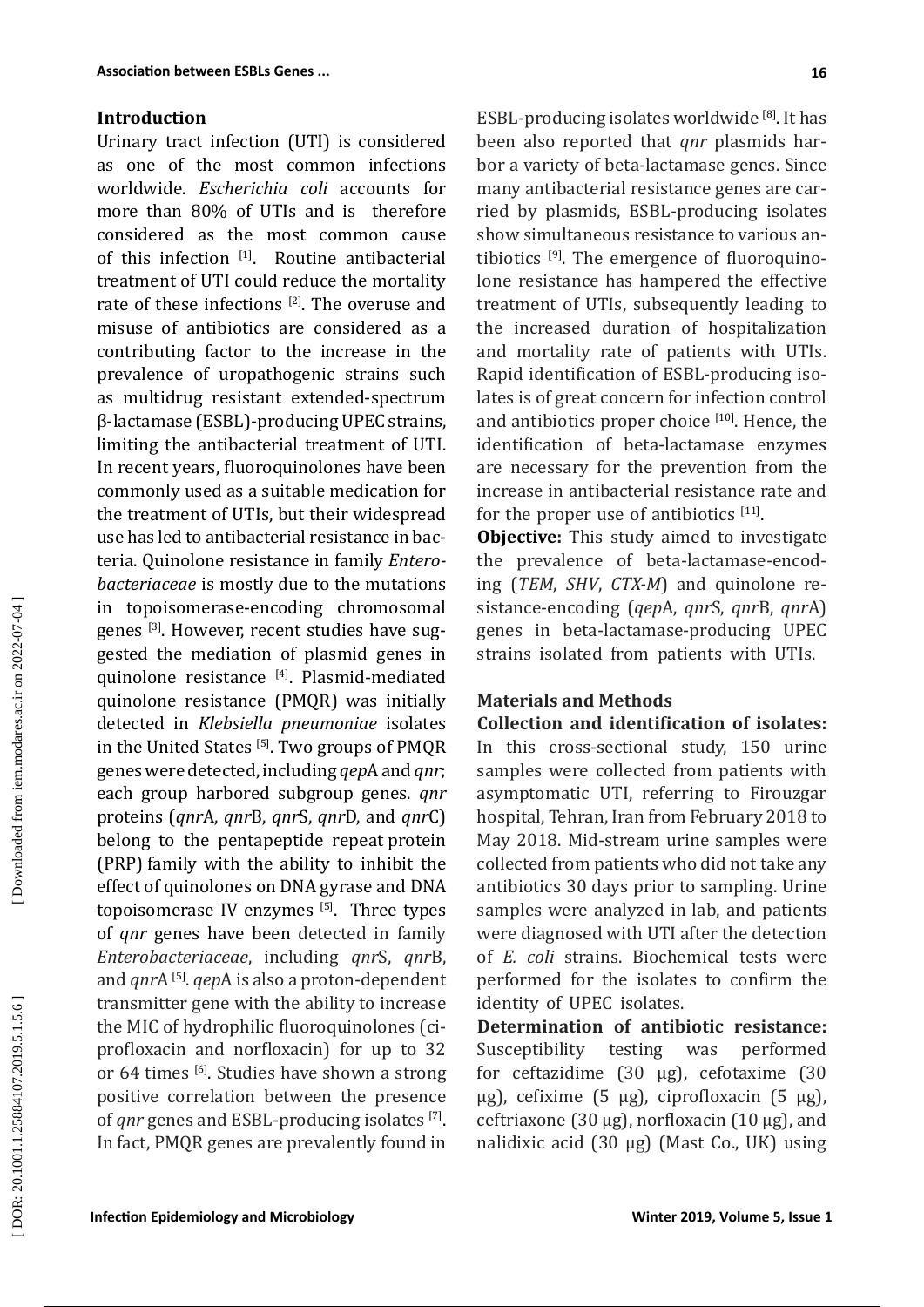disk diffusion method. For each test, *E. coli* ATCC 25922 was used as a control.<br>**Determination** of **ESBL-proc** 

**ESBL-producing isolates:** In order to identify ESBL-producing isolates, screening tests were initially performed using cefotaxime and ceftazidime disks according to the CLSI (2018) guideline [12 **]** . Then confirmation tests were performed using double-disk diffusion method. *E. coli* ATCC 35218 was used as a quality control for ESBL-producing isolates.

**Primer design, DNA extraction, and PCR:** Genomic DNA was extracted using DNA extraction kit (Roche, Germany). The presence of *TEM*, *SHV*, *CTX-M*, *qnr*A, *qnr*B, *qnr*S, and *qep*A genes was determined by PCR test using specific primers designed in this study. PCR reaction was performed on a final volume of 25 µl consisting of 12.5 µl mastermix (Amplicon, USA), 2 µl of each primer (Forward and Reverse), 2 µl bacterial DNA, and 6.5 µl sterile distilled water.

The program consisted of an initial denaturation step at 95°C for 5 min, followed by 35 cycles of 94°C for 1 min, annealing

step (annealing  $T_m$  for each primer is shown in Table1) for 30 sec, extension at 72°C for 1 min, and a final extension at 72°C for 5 min. PCR products were then analyzed on 1% agarose gel after electrophoresis.

**Statistical analysis:** Data were analyzed by Chi-square tests using SPSS software ver.20. P value<0.05 was considered as significant.

# **Findings**

**Susceptibility testing:** UPEC isolates showed the highest resistance rate to cefotaxime (94%) and the maximum sensitivity to norfloxacin (63.5%). The prevalence of resistance to ceftazidime, nalidixic acid, cefexime, ceftriaxone, and ciprofloxacin was 88%, 86.5%, 84%, 83%, and 68.75%, respectively.

**ESBL production:** The results of Double Disk Synergy Test (DDST) showed that 75% (105 of 150) of the isolates were ESBL producers. The results of disk diffusion method showed that quinolone resistance rate was higher in ESBL-producing isolates (Table 2). The statistically significant

| <b>Target</b> | Primer sequence (5' to 3')                         | <b>Size</b> | Annealing temperature (°C) |
|---------------|----------------------------------------------------|-------------|----------------------------|
| $CTX-M$       | F: AAGCACGTCAATGGGACGAT<br>R: CCTTAGGTTGAGGCTGGGTG | 478 bp      | 55                         |
| <b>SHV</b>    | F: ATCTCCCTGTTAGCCACCCT<br>R: CAGCTGGCTTTCGCTTTGTT | 84bp        | 56                         |
| <b>TEM</b>    | F: GGGAACCGGAGCTGAATGAA<br>R: CAGTGCTGCAATGATACCGC | 254 bp      | 55                         |
| qnrA          | F: GAGCAATGCCAATCTCAGCG<br>R: CAGATCGGCAAAGGTCAGGT | 121 bp      | 57                         |
| qnrB          | F: TTTTCGCGGCGCAAGTTTTA<br>R: TACCCATCCAGCGGTTTTCC | $146$ bp    | 55                         |
| qnrS          | F: GGTGCCAACTTTTCCCGAAC<br>R: CGGGGATCTAAACCGTCGAG | 284 bp      | 56                         |
| qepA          | F: CGTTATTCGCATTCGCCTCG<br>R: GATCACGATACTCGGGCAGG | $327$ bp    | 55                         |

**Table1)** Characteristics of primers used in this study for the detection of resistance genes in UPEC isolates.

F: Forward; R: Reverse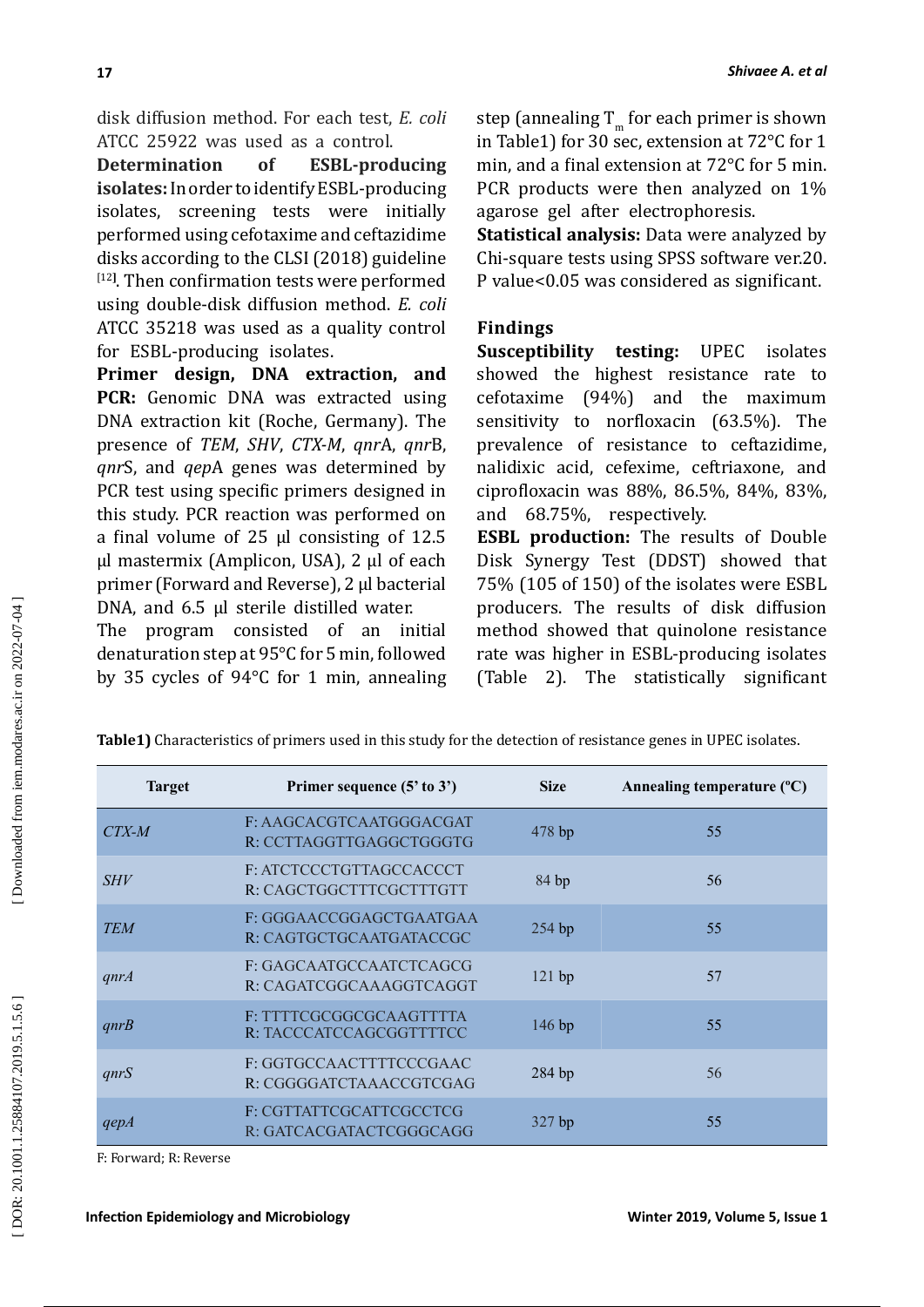difference between the ESBL production and antibiotic resistance is illustrated in Table 2. **Prevalence of resistance genes by PCR method:** In UPEC isolates, the frequency of *TEM*, *SHV*, and *CTX* genes was 83.3%, 12.5%, and 79.12%, respectively. Moreover, 83% of the isolates harbored at least one of the above mentioned resistance genes. In addition, 75% (113 of 150) of the isolates carried *qnr* gene; among which 44.66%, 20.3%, and 16.25% of the isolates carried *qnr*A, *qnr*B, and *qnr*S genes, respectively. Interestingly, only 2.6% of the isolates carried *qep*A gene.

**Prevalence of beta-lactamase and quinolone-resistance genes in ESBLand non ESBL-producing isolates:** A statistically significant correlation was found between the ESBL production and the presence of *qnr*A and *CTX-M* resistance genes in ESBL- and non ESBL-producing isolates (p value<0.05) (Table3). The prevalence of quinolone resistance genes in ESBL- and non ESBL-producing isolates is presented in Table 4.

**Association between the presence of antibiotic resistance genes and antibiotic resistance profile in UPEC isolates:** After evaluating the distribution of antibiotic resistance genes among UPEC isolates, a significant association was found between the ceftriaxone resistance and the presence of *SHV* gene. A correlation was also found between the resistance to cefixime, ceftazidime, ceftriaxone, and cefotaxime and the presence of *CTX-M* gene. There was also a significant association between the resistance to cefotaxime, nalidixic acid, and ciprofloxacin and the presence of *qnr*B gene. Finally, resistance to norfloxacin, ciprofloxacin, cefixime, ceftazidime, and cefotaxime was found to be significantly associated with the presence of *qnr*S gene. **Association between the** *qnr* **genes and ESBL production:** There was a significant association between the presence of *TEM*, *qnr*B, and *qnr*S genes. There was also a positive correlation between the presence of *SHV* and *qnr*B genes. Also, a significant

**Table2)** Antibacterial resistance in ESBL- and non ESBL-producing isolates.

| Resistant rate, % (No. of resistant strains) |                 |               |                |           |  |  |
|----------------------------------------------|-----------------|---------------|----------------|-----------|--|--|
| <b>Antimicrobial agents</b>                  | $ESBL+$ , n=105 | ESBL-, $n=15$ | Total, $n=150$ | p-value   |  |  |
| Nalidixic acid                               | 74.28 (78)      | 46.67(7)      | 56.6(85)       | < 0.001   |  |  |
| Ciprofloxacin                                | 62.85(66)       | 26.66(4)      | 46.6(70)       | 0.006     |  |  |
| Norfloxacin                                  | 30.47(32)       | 20(3)         | 23.3(35)       | <b>NS</b> |  |  |
| Cefixime                                     | 83.81(88)       | 6.67(1)       | 59.3(89)       | < 0.001   |  |  |
| Ceftriaxone                                  | 85.71(90)       | 0(0)          | 60(90)         | < 0.001   |  |  |
| Ceftazidime                                  | 90.48(95)       | 0(0)          | 63.3(95)       | < 0.001   |  |  |
| Cefotaxime                                   | 96.19(101)      | 0(0)          | 67.3(101)      | < 0.001   |  |  |

ESBL, extended spectrum ß-lactamase; NS, not significant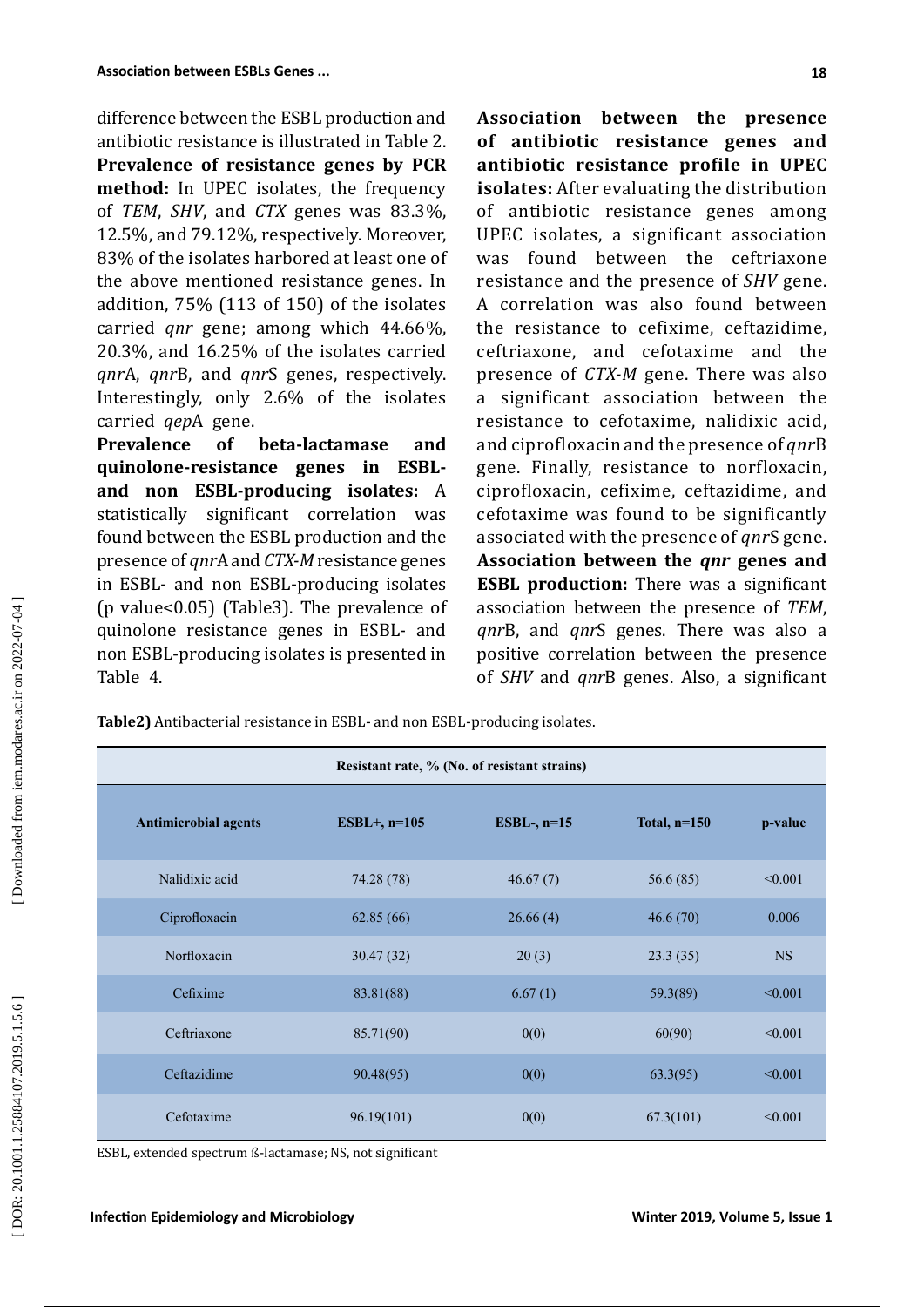association was found between the presence of *CTM-M*, *qnr*A, and *qnr*B genes.

# **Discussion**

Urinary tract infection (UTI) is a common hospital- and community-acquired infection with high mortality rate and high medical expenses <sup>[13]</sup>. Epidemiological studies have shown a high prevalence of UTI caused by UPEC, isolated from  $80\%$  of all infections  $144$ . Although quinolones are commonly pre scribed for the treatment of UTIs caused by *E. coli* and other *Enterobacteriaceae*, anti bacterial resistance has become a challenge in the treatment of these infections <sup>[1516,]</sup>. In the current study, the prevalence of isolates resistant to nalidixic acid, ciprofloxacin, and norfloxacin was 56.6%, 46.6%, and 23.3%, respectively. In a study by Cao *et al*. (2011) in China, ciprofloxacin resistance rate was reported as 75% in *E.coli* isolates <sup>[17]</sup>. In another study by Colonder *et al*. (2008), cipro floxacin resistance rate was reported as 50% [18]. These results are in accordance with the present study results.

Moreover, the prevalence rate of resistance to other antibiotics including cefotaxime, ceftazidime, ceftriaxone, and cefixime was 67.3%, 63.3%, 60%, and 59.3%, respec tively. Babaei *et al*. (2012) reported that the prevalence of resistance to ceftriaxone, ce fixime, and ceftazidime was 100%, 93.33%, and 88.33%, respectively. They showed an increase in the incidence of resistance to third-generation cephalosporins, including cefixime, ceftriaxone, and ceftazidime  $[1920, 1]$ . The current study also indicated a high re sistance rate to cephalosporins. This finding may be due to the increase in the prevalence of ESBL production.

Currently, ESBL-producing UPEC isolates are a challenge worldwide. In the current study, 70% (105 of 150) of the isolates were ESB-producers. PCR results indicated that among the all 150 isolates, the prevalence of *CTX-M*, *TEM*, and *SHV* genes was 79.12%, 83.3%, and 12.5%, respectively. In addition, among the 105 ESBL-producing isolates, 17(16%) isolates carried *CTX-M*, *TEM*, and *SHV* genes, simultaneously. Furthermore, among the ESBL-producers, 49 (52.1%) isolates carried *CTX-M* and TEM genes, 8 (8.5%) isolates carried *TEM* and *SHV* genes, and 11(11.7%) isolates carried *SHV* and *CTX-M* genes. Furthermore, 4 (2.6%) isolates carried *qep*A gene. It was found that there was a significant association between the ESBL production and the presence of *CTX-M* gene (p<0.05).

The results of molecular and phenotypical tests performed for ESBL identification showed that among the 105 ESBL-producing isolates detected by phenotypical tests, 15 isolates lacked *CTX-M*, *TEM*, and *SHV* genes. This finding could be explained by other resistance mechanisms such as the presence<br>of other beta-lactamase genes whose other beta-lactamase genes whose activity can be inhibited by clavulanic acid [21]. In addition, 45 isolates were non-ESBL producers; among which 41 cases carried at least one of the *CTX-M*, *TEM*, and *SHV* genes. One explanation for this phenomenon could be the presence of *amp*C beta-lactamase gene causing tolerance to the inhibitory effect of clavulanic acid. The other reason may be the occurrence of mutations in the aforementioned genes  $[22, 23, 24]$ .

Paltancing *et al*. (2012) studied 49 *E. coli* isolates; among which 29 (59,2%) cases were ESBL-producers [25]. Yazdi *et al*. (2012) showed that among the 109 ESBL-produc ers, *SHV*, *CTX-M*, and *TEM* genes were pres ent in 70.6%, 68.8%, and 87.1% of the iso lates, respectively  $^{[26]}$ . In the current study, *TEM* and *CTX* genes were the most prevalent genes in UPEC isolates. The results of vari ous studies indicated the important role of these genes in antibacterial resistance  $[27]$ . In Sedighi *et al*.'s (2015) study, the preva lence rate of ESBL-producing isolates was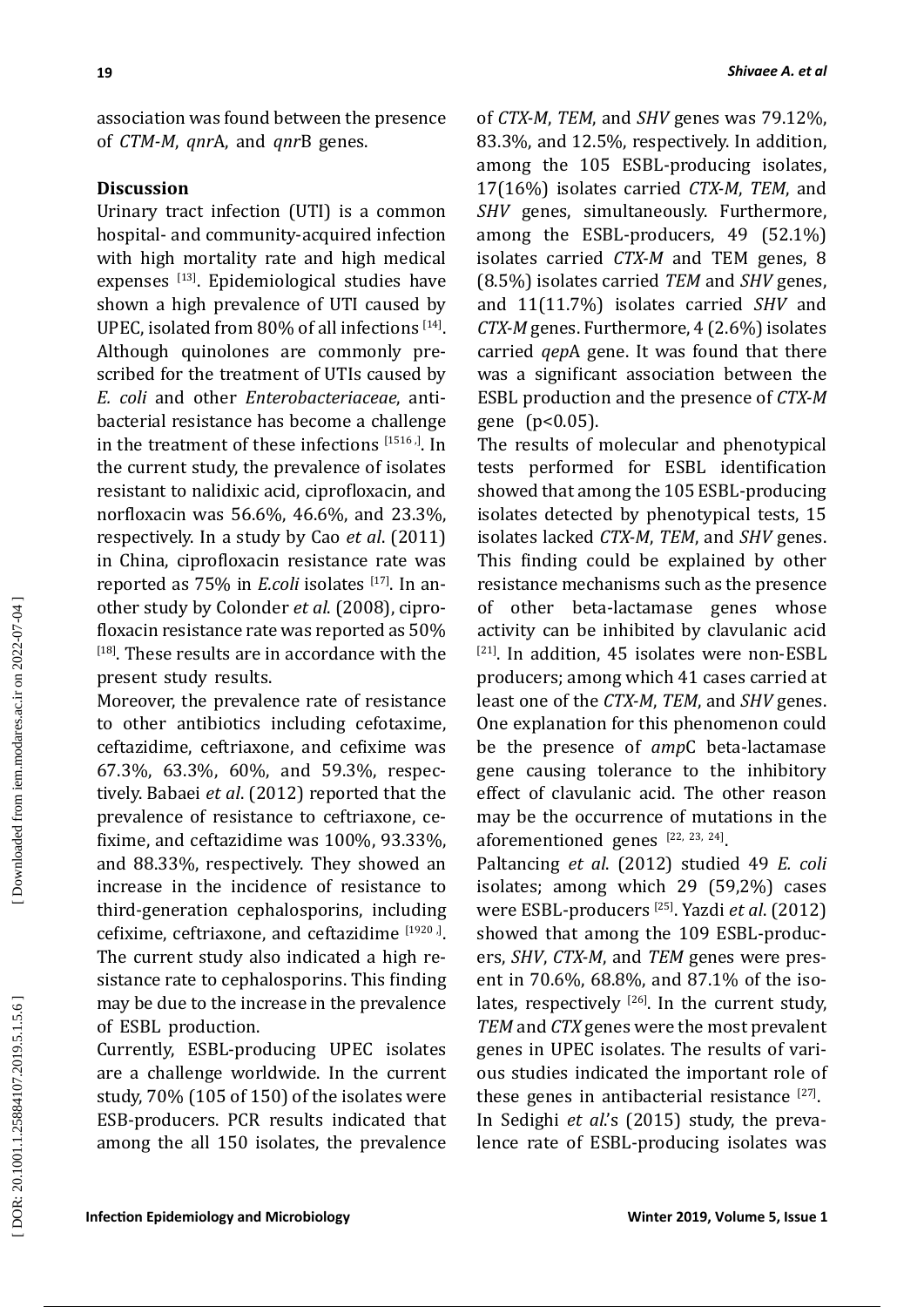| Gene<br>ESBL | <b>TEM</b>  | <b>SHV</b>  | <b>CTX-M</b>                 | qnrA     | qnrB                | qnrS                    | qepA        |
|--------------|-------------|-------------|------------------------------|----------|---------------------|-------------------------|-------------|
| $+$          | 99 (66%)    |             | $17(11.33\%)$ $113(75.33\%)$ | 55 (37%) | $21(14\%)$ 25 (17%) |                         | $1(0.66\%)$ |
| ٠.           | 26 (17.33%) | $2(1.33\%)$ | 6(4%)                        | 12(8%)   | $3(2\%)$            | $5(3.33\%)$ $1(0.66\%)$ |             |

**Table 3)** Prevalence of beta-lactamase genes and quinolone resistance genes in ESBL- and non ESBL-producing isolates.

**Table 4)** Prevalence of quinolone resistance in ESBL- and non ESBL-producing isolates

|          | <b>Quinolones</b>     |             |                    |               |               |            |
|----------|-----------------------|-------------|--------------------|---------------|---------------|------------|
|          | <b>Nalidixic acid</b> |             | <b>Norfloxacin</b> |               | Ciprofloxacin |            |
| Isolate  | R                     | S           | R                  | S             | R             | S          |
| $ESBL +$ | $110(73.5\%)$         | $15(10\%)$  | 40(27%)            | 78 (52%)      | 95(64%)       | 30(20%)    |
| ESBL-    | 20(13%)               | $5(3.33\%)$ | $15(10\%)$         | $17(11.33\%)$ | 8(5%)         | $17(11\%)$ |

R: Resistant; S: Sensitive

reported as 27.3%. In their study, *CTX-M* was the most common gene with the prevalence of 66.7%. In addition, the prevalence rate of *TEM* and *SHV* genes was 40.8% and 20.8%, respectively [28]. In another study in 2009 conducted on outpatients and inpatients in Tehran, Iran, 37.8% of ESBL-producing iso lates carried *CTX-M* gene<sup>[29]</sup>. The present and previous studies results showed an increas ing trend in the prevalence of ESBL-produc ing isolates and *CTX-M* beta-lactamase gene. Paterson et al. also found a significant correlation between the fluoroquinolone resis tance and  $\textsf{ESBL}$  production  $^{[29]}$ . In the current study, among the 120 UPEC isolates, 29 isolates were simultaneously resistant to nalidixic acid, norfloxacin, and ciprofloxacin; among which 27 isolates were ESBL-produc ers. Statistical analysis showed a significant association between the ESBL production and resistance to nalidixic acid and ciproflox acin. In addition, there was a significant asso ciation between the ESBL production and the presence of *qnr*A gene.

Overall, antibacterial resistance pattern among

the UPEC isolates indicated a statistically significant association between the ESBL production and resistance to ceftazidime, ceftriaxone, cefixime, nalidixic acid, cefepime, and ciprofloxacin.

The current study showed a high prevalence rate of quinolone resistance (60%, 72 of 120) in UPEC isolates; among which 45.8%, 10.8%, and 29.1% carried *qnr*A, *qnr*B, and *qnr*S genes, respectively. Sedighi et al. (2014) indicated that the prevalence of *qnr*B and *qnr*S genes in 150 *E. coli* isolates was 6.6% and 5%, respectively. In their study, *qep*A was present in 2.6% of the isolates. In 2007, qepA efflux pump was initially found in two *E. coli* isolates in Japan and Belgium<sup>[30, 31]</sup>. A new variant called QepA2 was also found in France [31 **] .** Therefore, this gene has not been widely distributed, and most studies have reported the low prevalence of this gene [32, 33, 34 **] .**

In a study by Bouchakour *et al.*(2010), the prevalence rate of *qnr* gene was reported to be 37.8% among the 83 ESBL-producing *E.coli* strains <sup>[35]</sup>. This prevalence rate was lower than that reported in the current study.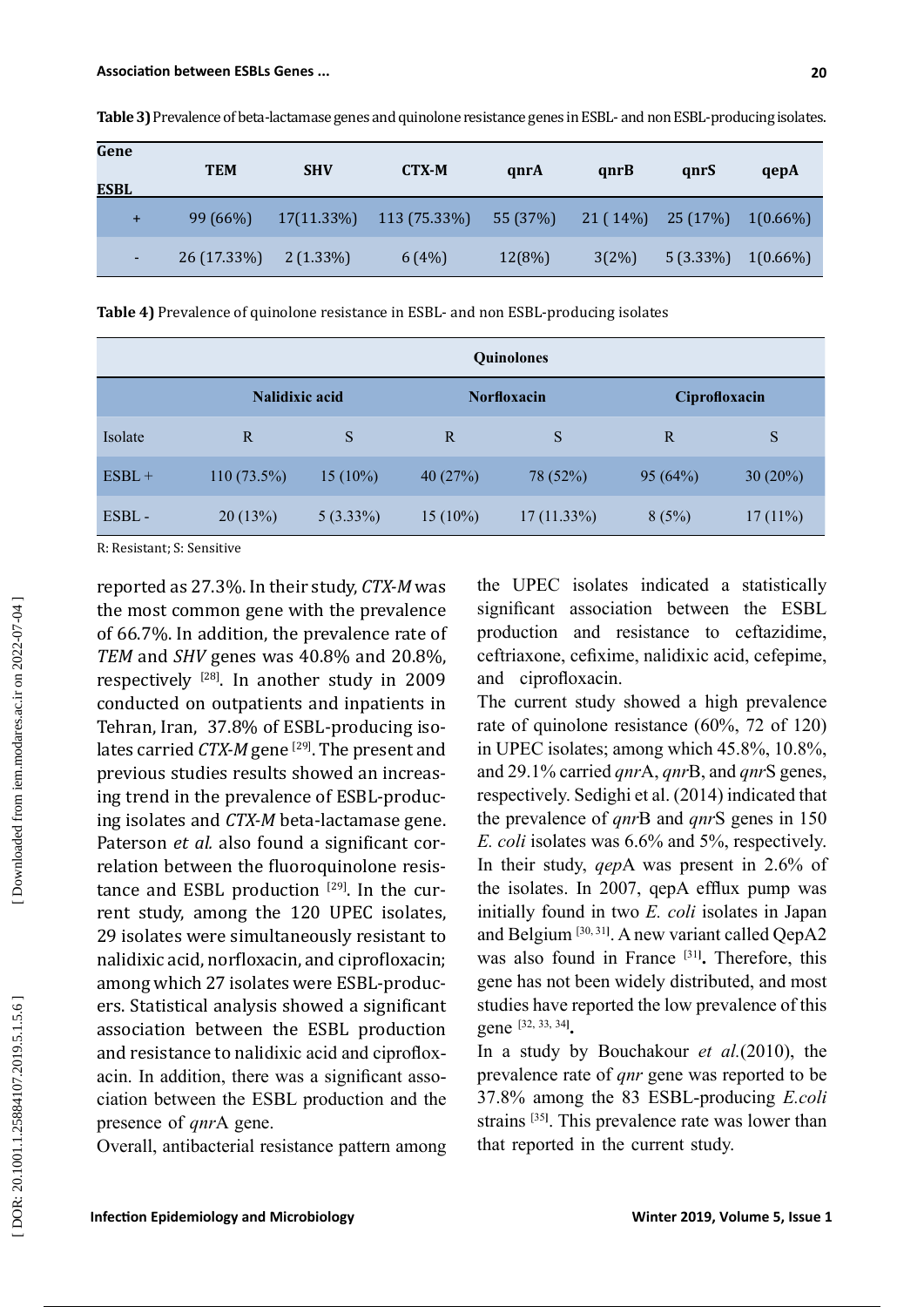The present study results showed a high prev alence of PMQR genes in ESBL-producing *E. coli* isolates in Tehran, Iran. Although the presence of *qep*A gene has been rarely re ported in Iran *,* this gene was detected in the isolates under study. There was a positive correlation between the resistance to beta-lac tams and quinolones, suggesting the transfer of quinolone resistance genes along with plas mids carrying ESBL genes. Identification of UPEC isolates with ESBL genes indicated the emergence of high resistance to quinolones.

# **Conclusion**

Resistance patterns showed an increase in the prevalence of antibacterial resistance in *E. coli* strains. The current study results indicated a high prevalence of ESBL-producing isolates and quinolone resistance genes. Moreover, a high prevalence of quinolone resistance genes and a low prevalence of *qep*A gene were indicated in this study. Simultaneous presence of genes responsible for antibacterial resistance has made UTI treatment more challenging than before.

**Acknowledgments:** The authors would like to extend their sincere appreciation to all the staff in Department of Microbiology, Iran University of Medical Science.

**Conflict of Interests:** The authors declare that they have no conflict of interest .

**Ethical Permissions:** No animal or human model was used in this study. All isolates were collected from the Microbiology bank of the Department of Microbiology, Iran University of Medical Sciences.

**Authors' Contribution**: Shivaee A. (First author), Statistical analyst / Original researcher/ Discussion author (20%); Mirshekar M. (Second author), Original researcher/ Methodologist / Discussion author (20%); Mohammadzadeh R. (Third author), Introduction author/ Methodologist/ Original researcher/ Discussion author (20%); Shahbazi Sh. (Fourth author), Statistical analyst/ Discussion author (40%). **Funding:** This research was supported by Iran University of Medical Science.

### **References**

1. Antunes L, Visca P, Towner KJ. Acinetobacter baumannii: Evolution of a global pathogen. Pathog Dis. 2014;71(3):292-301. 2. Dunitz M. Urinary Tract Infection in the Female. Book reviews. 2000:ISBN 1 85317 689 3.lllus. pp.324. change it, it did not find 3. Briales A, Rodríguez-Martínez J, Velasco C, de Alba PD, Rodriguez-Bano J, Martinez-Martinez L, et al. Prevalence of plasmidmediated quinolone resistance determinants qnr and aac (6′)-Ib-cr in Escherichia coli and Klebsiella pneumoniae producing extendedspectrum  $\beta$ -lactamases in Spain. Int Antimicrob Agants. 2012;39(5):431-4.

4. Rodríguez-Martínez JM, Cano ME, Velasco C, Martínez-Martínez L, Pascual Á. Plasmidmediated quinolone resistance: An update. J Infect Chemother. 2011;17(2):149-82.

5. Karah N, Poirel L, Bengtsson S, Sundqvist M, Kahlmeter G, Nordmann P, et al. Plasmidmediated quinolone resistance determinants qnr and aac (6′)-Ib-cr in Escherichia coli and Klebsiella spp. from Norway and Sweden. Diagn Microbiol Infect Dis. 2010;66(4):425- 31.

6. Jiang Y, Zhou Z, Qian Y, Wei Z, Yu Y, Hu S, et al. Plasmid-mediated quinolone resistance determinants qnr and aac (6′)-Ib-cr in extendedspectrum β-lactamase-producing Escherichia coli and Klebsiella pneumoniae in China. J Antimicrob Chemother. 2008;61(5):1003-6.

7. Cattoir V, Poirel L, Rotimi V, Soussy C-J, Nordmann P. Multiplex PCR for detection of plasmid-mediated quinolone resistance qnr genes in ESBL-producing enterobacterial isolates. J Antimicrob Chemother. 2007;60(2):394-7.

8. Shams E, Firoozeh F, Moniri R, Zibaei M. Prevalence of plasmid-mediated quinolone resistance genes among extendedspectrum β-Lactamase-producing Klebsiella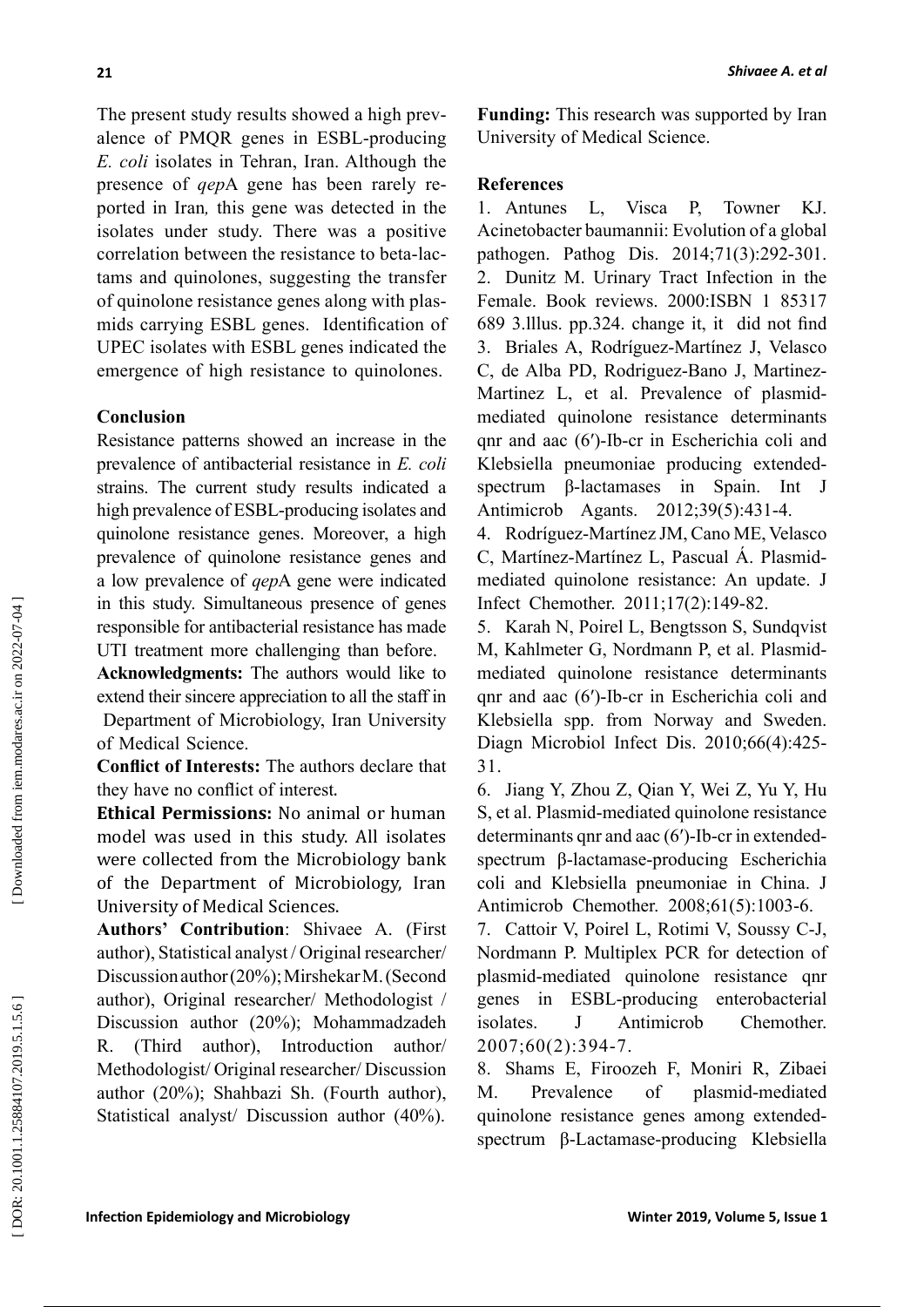pneumoniae human isolates in Iran. J Pathog. 2015;2015:434391.

9. Raei F, Eftekhar F, Feizabadi M. Prevalence of quinolone resistance among extended-spectrum beta -lactamase producing uropathogenic Klebsiella pneumoniae. Jundishapur J Microbiol. 2014;7(6):e10887. 10. Arsalane L, Zerouali K, Katfy K, Zouhair S. Molecular characterization of extended spectrum β-lactamase-producing Escherichia coli in a university hospital in Morocco, North Africa. Afr J Urol. 2015;21(3):161-6.

11. BMJ Group. Risks of extendedspectrum beta-lactamases. Drug Ther Bull. 2008;46(3):21.

12. Reller LB, Weinstein M, Jorgensen JH, Ferraro MJ. Antimicrobial susceptibility testing: A review of general principles and contemporary practices. Clin Infect Dis. 2009;49(11):1749-55.

13. Klumpp DJ, Rycyk MT, Chen MC, Thumbikat P, Sengupta S, Schaeffer AJ. Uropathogenic Escherichia coli induces extrinsic and intrinsic cascades to initiate urothelial apoptosis. Infect Immun. 2006;74(9):5106-13.

14. Heydari Chaleshtori M, Tajbakhsh E, Arbab Soleymani NJPJ. Determination of phylogenic groups in uoropathogenic Esherichia coli in Shahrekord. Pajoohandeh J. 2016;21(2):93-8. 15. Lavilla S, Gonzalez-Lopez J, Sabate M, Garcia-Fernandez A, Larrosa M, Bartolome R, et al. Prevalence of qnr genes among extended-spectrum β-lactamase-producing enterobacterial isolates in Barcelona, Spain. J Antimicrob Chemother. 2007;61(2):291-5. 16. Strahilevitz J, Jacoby GA, Hooper DC, Robicsek A. Plasmid-mediated quinolone resistance: A multifaceted threat. Clin Microbiol Rev. 2009;22(4):664-89.

17. Cao X, Cavaco LM, Lv Y, Li Y, Zheng B, Wang P, et al. Molecular characterization and antimicrobial susceptibility testing of Escherichia coli isolates from patients with urinary tract infections in 20 Chinese hospitals. J Clin Microbiol. 2011;49(7):2496-501.

18. Colodner R, Kometiani I, Chazan B, Raz R. Risk factors for community-acquired urinary tract infection due to quinolone-resistant E. coli. Infection. 2008;36(1):41-5.

19. Molazade A, Shahi A, Najafipour S, Mobasheri F, Norouzi F, Abdollahi Kheirabadi S, et al. Antibiotic resistance pattern of bacteria causing urinary tract infections in children of Fasa during the years 2012 and 2014. J Fasa Univ Med Sci. 2015;4(4):493-9.

20. Fesharakinia A, Malekaneh M, Hooshyar H, Aval M, Gandomy-Sany F. The survey of bacterial etiology and their resistance to antibiotics of urinary tract infections in children of Birjand city. J Birjand Univ Med Sci. 2012;19(2):208-15.

21. Wintermans B, Reuland E, Wintermans R, Bergmans A, Kluytmans J. The costeffectiveness of ESBL detection: towards molecular detection methods? Clin Microbiol Infect. 2013;19(7):662-5.

22. Paterson DL, Bonomo RA. Extendedspectrum β-lactamases: A clinical update. Clin Microbiol Rev. 2005;18(4):657-86.

23. Randegger CC, Hächler H. Amino acid substitutions causing inhibitor resistance in TEM β-lactamases compromise the extendedspectrum phenotype in SHV extended-spectrum β-lactamases. J Antimicrob Chemother. 2001;47(5):547-54.

24. Pérez-Llarena FJ, Kerff F, Abián O, Mallo S, Fernández MC, Galleni M, et al. Distant and new mutations in CTX-M-1 β-lactamase affect cefotaxime hydrolysis. Antimicrob Agents Chemother. 2011;55(9):4361-8.

25. Paltansing S, Kraakman M, Ras J, Wessels E, Bernards A. Characterization of fluoroquinolone and cephalosporin resistance mechanisms in Enterobacteriaceae isolated in a Dutch teaching hospital reveals the presence of an Escherichia coli ST131 clone with a specific mutation in parE. J Antimicrob Chemother. 2012;68(1):40-5.

26. Hashim RB, Husin S, Rahman MM. Detection of betalactamase producing bacterial

DOR: 20.1001.1.25884107.2019.5.1.5.6